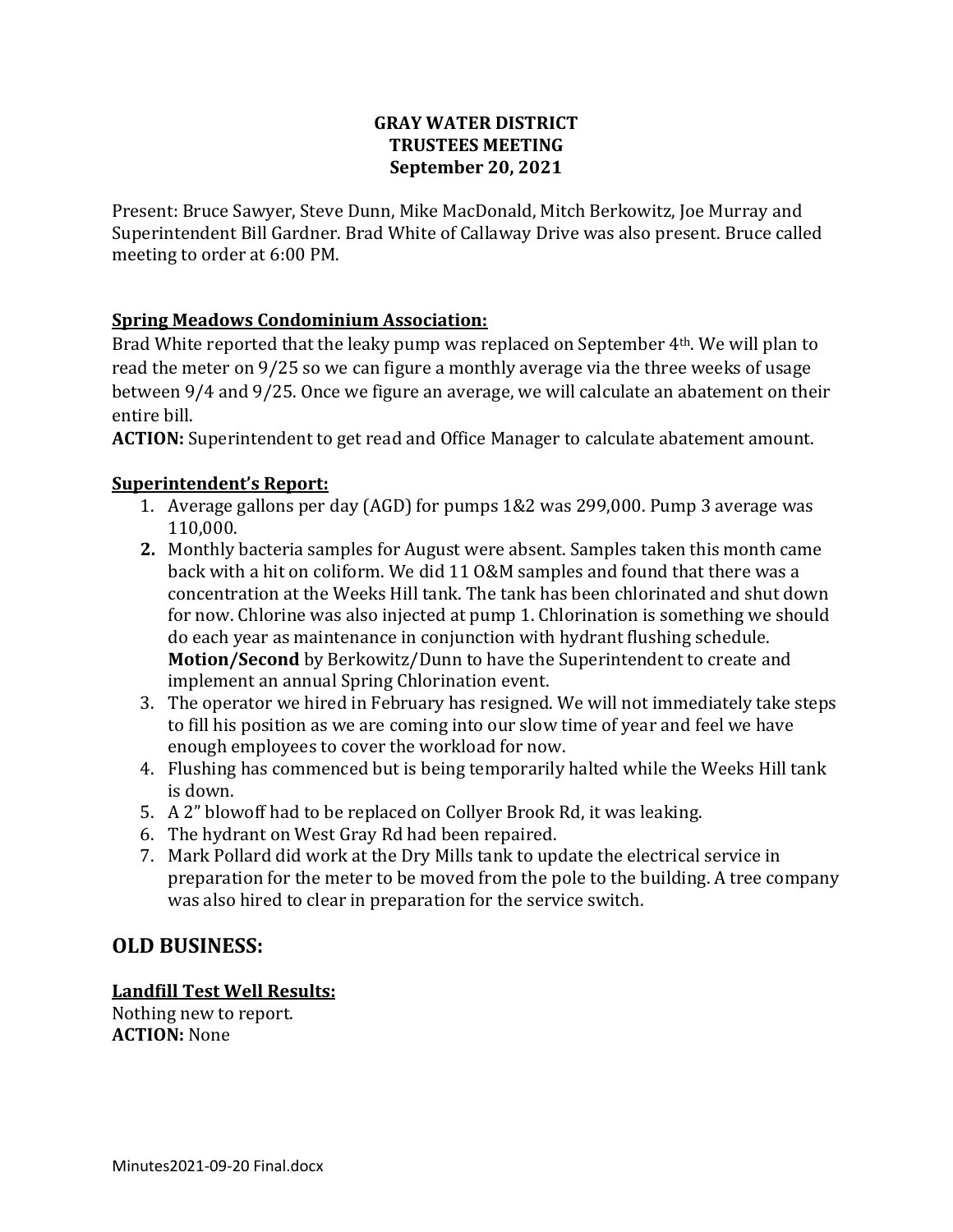#### **NOAA Request for Service:**

The prices on the proposal from Gorrill Palmer Engineers (GPE) to do surveying etc. have been updated as requested. Registration on the SAM website is complete. **ACTION:** None

#### **Dry Mills Standpipe:**

Superintendent Gardner reported that the work at the Dry Mills tank is finished. **ACTION:** Remove from Agenda

## **Stillwater Pines Subdivision (Woodcock Dr):**

Phase one will begin Wednesday. **ACTION:** None

## **Terms & Conditions: update document:**

The document has been submitted to the MPUC by Kate at MRWA. **ACTION:** None.

## **TIF-Town Project Discussions:**

We have a commitment from the Town for \$95,000 for engineering on Route 115. We will engage with Gorrill-Palmer just as the Town has for a coordinated effort. **ACTION:** Superintendent to contact Doug Reynolds about getting started on design.

#### **Additional MDOT Invoice for Dry Mills Intersection Project:**

After further review of the Proposal and bill from MDOT the Superintendent decided to go ahead and pay the \$33,063.00 bill. The project is now paid in full. **ACTION:** None.

#### **Gerald's Way Metering:**

Due to parts availability the metering at the third building has not been completed yet but we expect to have parts in the next week or so.

**ACTION:** Superintendent to get metering done and billing calculated.

## **NEW BUSINESS:**

#### **Road Opening Permits:**

Trustee MacDonald discussed the need for the Town to create a policy regarding road openings. The Public Works director recently asked our Superintendent to fill out a form to apply to open the road. We asked the Town for their ordinance or policy for road openings, specifically what the party that opens the road is responsible for and for how long. The Town does not have this in writing nor could they say what the fees will be. Where GWD has never had to apply for a permit or pay a fee in the past we were hoping to learn what this permitting entails. Trustees and the Superintendent will have a meeting with the Town